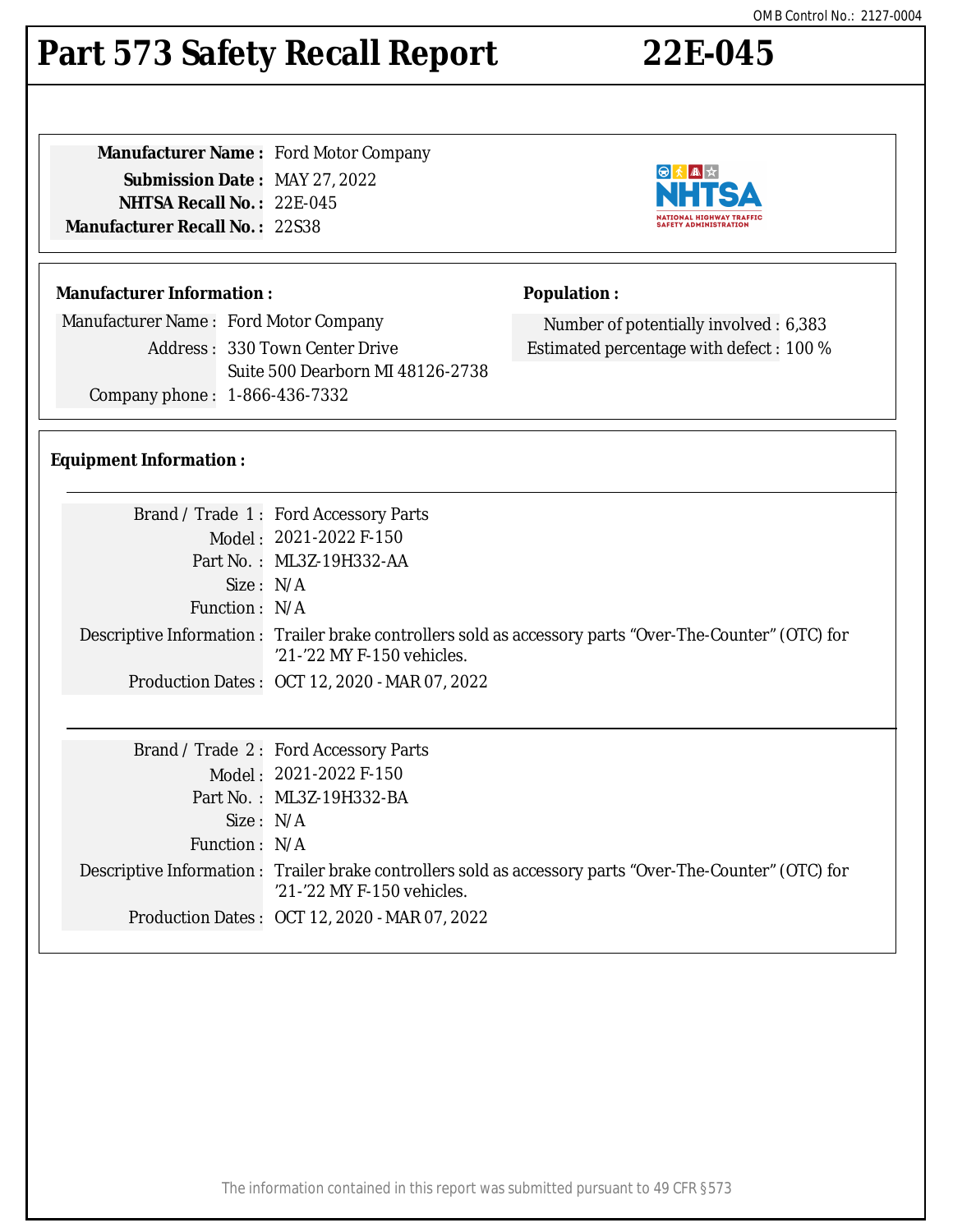# Part 573 Safety Recall Report 22E-045 Page 2

| Brand / Trade 3: Ford Accessory Parts                                                                                                                                                                                                                                                       |  |  |
|---------------------------------------------------------------------------------------------------------------------------------------------------------------------------------------------------------------------------------------------------------------------------------------------|--|--|
| Model: 2021-2022 F-150                                                                                                                                                                                                                                                                      |  |  |
| Part No.: ML3Z-19H332-CA                                                                                                                                                                                                                                                                    |  |  |
| Size: $N/A$                                                                                                                                                                                                                                                                                 |  |  |
| Function: N/A                                                                                                                                                                                                                                                                               |  |  |
| Descriptive Information : Trailer brake controllers sold as accessory parts "Over-The-Counter" (OTC) for<br>'21-'22 MY F-150 vehicles.                                                                                                                                                      |  |  |
| Production Dates: OCT 12, 2020 - MAR 07, 2022                                                                                                                                                                                                                                               |  |  |
|                                                                                                                                                                                                                                                                                             |  |  |
| Description of the Defect: Trailer brake controllers that were sold as accessory parts "Over-The-<br>Counter" (OTC) for '21-'22 MY F-150 vehicles may not properly apply the<br>trailer brakes when towing a trailer equipped with an electric or electric-over-<br>hydraulic brake system. |  |  |
| FMVSS 1: NR<br>FMVSS 2: NR                                                                                                                                                                                                                                                                  |  |  |
| Description of the Safety Risk : Loss of trailer brake functionality could result in extended stopping distance,<br>increasing the risk of a crash.                                                                                                                                         |  |  |
| Description of the Cause : A software error within the trailer brake controller can result in failure to<br>provide the trailer brake output signal when the towing vehicle's brakes are<br>applied.                                                                                        |  |  |
| None.                                                                                                                                                                                                                                                                                       |  |  |
| <b>Involved Components:</b>                                                                                                                                                                                                                                                                 |  |  |
| <b>Component Name: KIT - TRLR BRK</b>                                                                                                                                                                                                                                                       |  |  |
| Component Description : F-150 2021-2022 Trailer Brake Control                                                                                                                                                                                                                               |  |  |
| Component Part Number: ML3Z-19H332-AA                                                                                                                                                                                                                                                       |  |  |
|                                                                                                                                                                                                                                                                                             |  |  |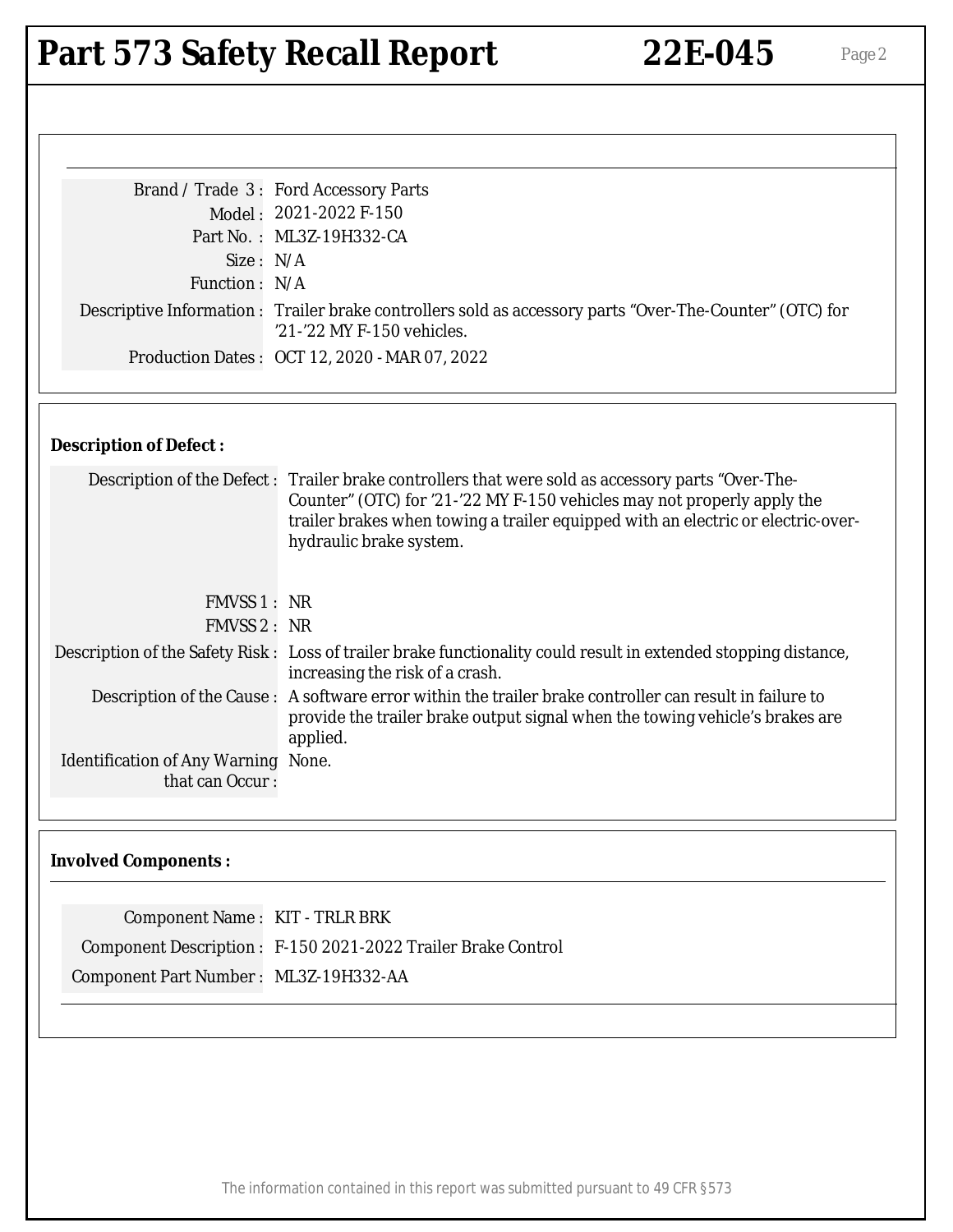## **Part 573 Safety Recall Report 22E-045** Page 3

| <b>Component Name: KIT - TRLR BRK</b> |                                                                                                                                  |
|---------------------------------------|----------------------------------------------------------------------------------------------------------------------------------|
|                                       | Component Description: F-150 2021-2022 TRAILER BRAKE CONTROL FOR VEHICLES WITHOUT<br>FACTORY HITCH WITHOUT FACTORY REAR PARK AID |
| Component Part Number: ML3Z-19H332-BA |                                                                                                                                  |
|                                       |                                                                                                                                  |

| Component Name: KIT - TRLR BRK        |                                                                                                                                |
|---------------------------------------|--------------------------------------------------------------------------------------------------------------------------------|
|                                       | Component Description : F-150 2021-2022 TRAILER BRAKE CONTROL FOR VEHICLES WITHOUT<br>FACTORY HITCH WITH FACTORY REAR PARK AID |
| Component Part Number: ML3Z-19H332-CA |                                                                                                                                |

#### **Supplier Identification :**

#### **Component Manufacturer**

Name : Horizon Global Address : 47912 Halyard Dr Suite 100 Plymouth Michigan 48170 Country : United States

#### **Chronology :**

May 5, 2022: Ford's Critical Concern Review Group (CCRG) opened an investigation based on information from Ford's Customer Service Division that trailer brake controllers sold as accessory parts "Over-The-Counter" (OTC) for '21-'22 MY F-150 vehicles may exhibit the same performance concerns as those included in Ford's safety recall 22S17 (22V193). Ford's Field Review Committee approved safety recall 22S17 (22V193) on March 18th, 2022 to address potential trailer brake controller concerns on production vehicles. Trailer brake controller accessory kits can be installed by a dealer, an individual, or an aftermarket third party.

On May 20, 2022, Ford's Field Review Committee reviewed the concern and approved a field service action.

Ford is not aware of any reports of accident or injury related to this condition.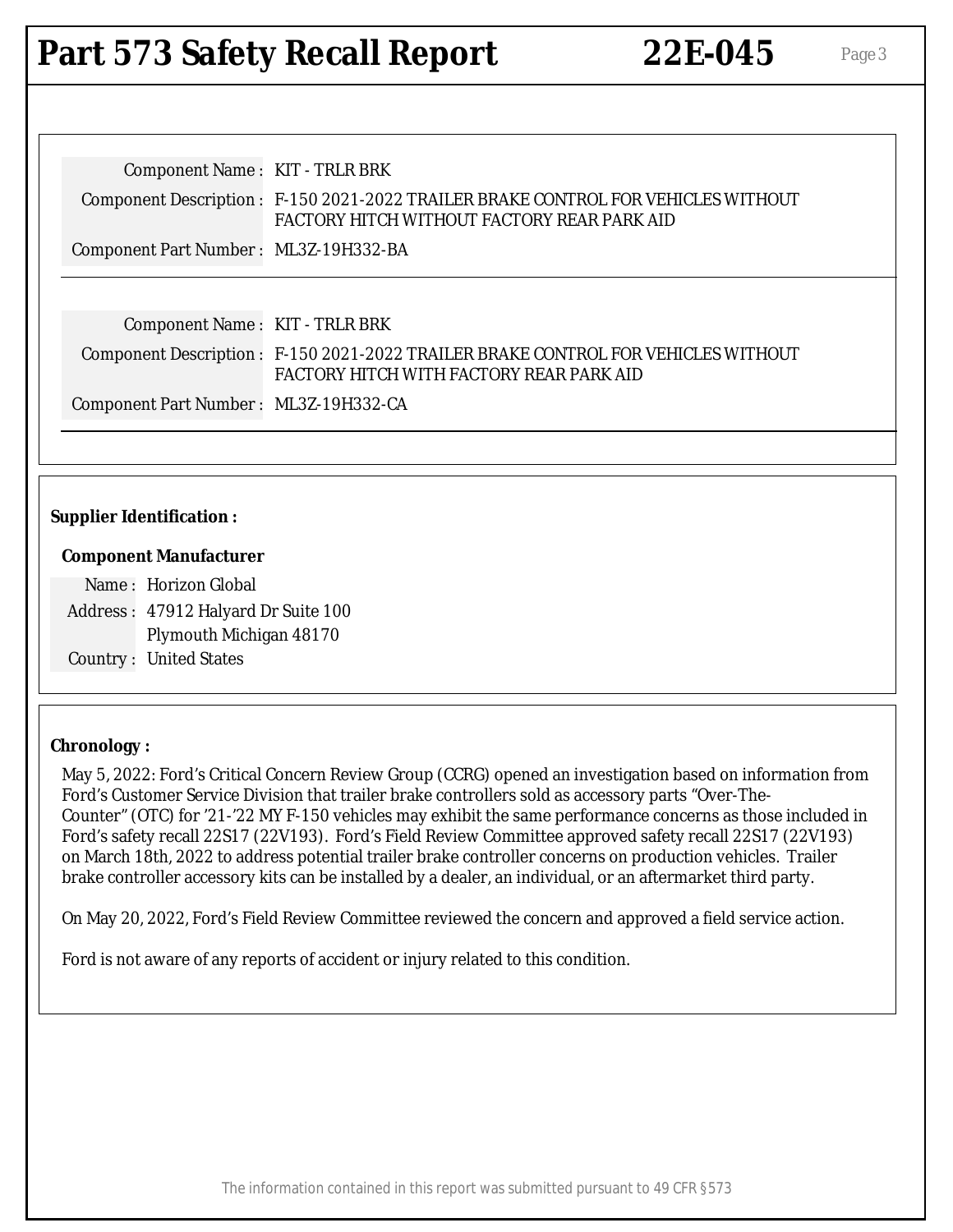### **Description of Remedy :**

| Description of Remedy Program : Letters will be sent to the dealer principals of the dealerships that ordered<br>the suspect parts for<br>which there is no traceability. Dealerships will be instructed to contact<br>customers that received       |
|------------------------------------------------------------------------------------------------------------------------------------------------------------------------------------------------------------------------------------------------------|
| over the counter parts. Customers who have the trailer brake accessory kit<br>installed in their<br>vehicle will have the integrated trailer brake control module software<br>updated. There will be no<br>charge for this service.                  |
| Any affected VIN's identified as part of this program will be added to safety<br>recall 22S17<br>(22V193) and remedied under that program.                                                                                                           |
| Ford will also evaluate whether potentially affected vehicles can be<br>identified via connected data<br>and subsequently updated via an OTA software update.                                                                                        |
| Ford provided the general reimbursement plan for the cost of remedies<br>paid for by vehicle<br>owners prior to notification of a safety recall in May 2021. The ending date<br>for reimbursement<br>eligibility is estimated to be August 31, 2022. |
| Ford will forward a copy of the notification letters to dealers to the agency<br>when available.                                                                                                                                                     |
| How Remedy Component Differs The remedy integrated trailer brake controller module will have software<br>from Recalled Component : part numbers as follows: MU5T-19J297-DH                                                                           |
| Identify How/When Recall Condition N/A                                                                                                                                                                                                               |
|                                                                                                                                                                                                                                                      |

#### **Recall Schedule :**

|                                                               | Description of Recall Schedule : Notification to dealers is expected to occur on 5/31/2022. Ford will not<br>be mailing letters to customers. Dealers will identify customers who<br>purchased kits and will contact them<br>accordingly. |
|---------------------------------------------------------------|-------------------------------------------------------------------------------------------------------------------------------------------------------------------------------------------------------------------------------------------|
| Planned Dealer Notification Date: MAY 31, 2022 - MAY 31, 2022 |                                                                                                                                                                                                                                           |
| Planned Owner Notification Date: NR - NR                      |                                                                                                                                                                                                                                           |

#### **Purchaser Information :**

The following manufacturers purchased this defective/noncompliant equipment for possible use or installation in new motor vehicles or new items of motor vehicle equipment: